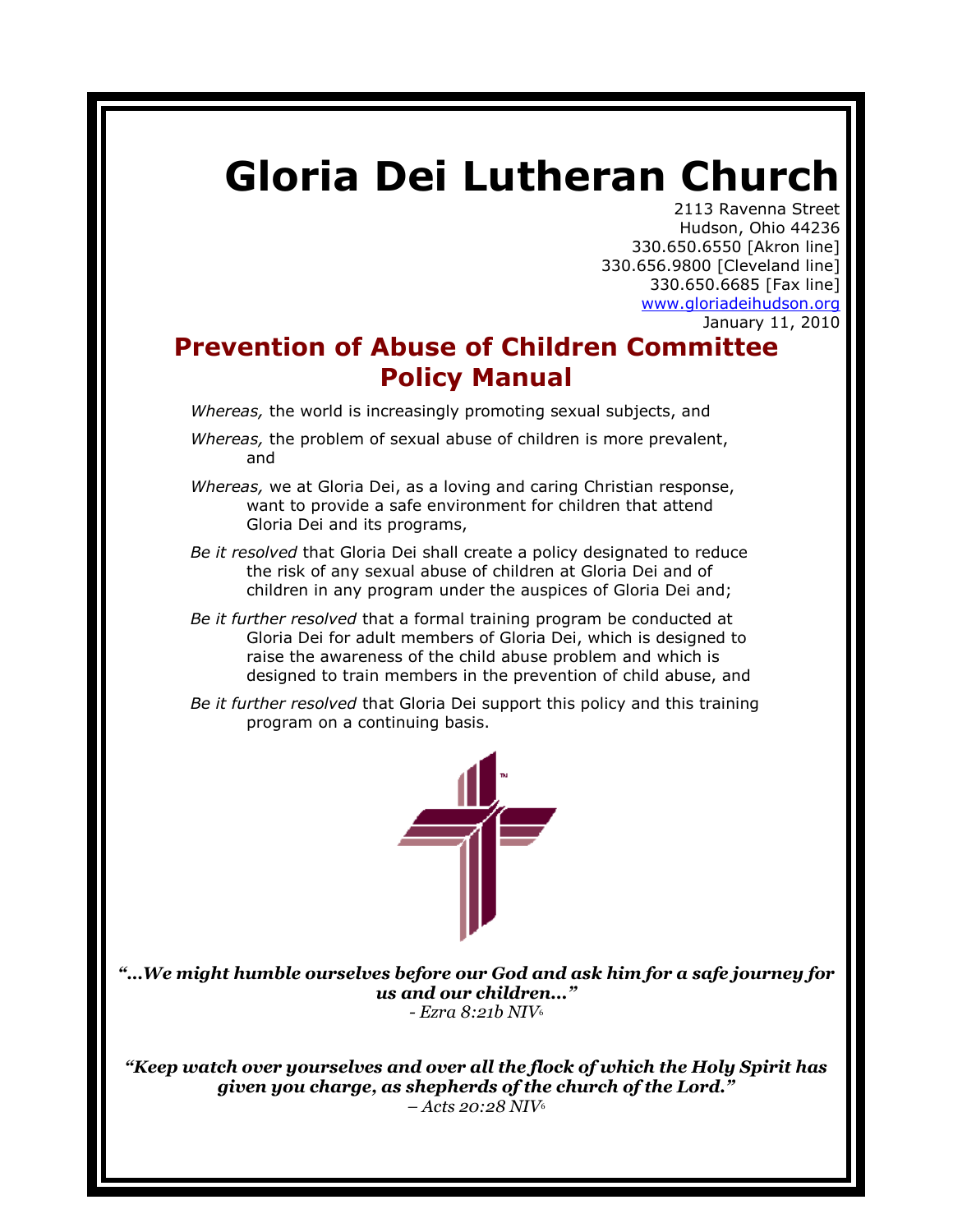# **Index Page**

| Application Form for Children/Youth Workers [Appendix A] 9 |  |
|------------------------------------------------------------|--|
|                                                            |  |
|                                                            |  |
| Reference Response Sheet Cover Letter [Appendix D] 12      |  |
|                                                            |  |
|                                                            |  |
| Standards for Adults Working with Youth [Appendix G] 15    |  |
|                                                            |  |
|                                                            |  |
|                                                            |  |

*"Without the help of the Lord it is useless to build a home or to guard a city. It is useless to get up early and stay up late in order to earn a living. God takes care of His own even while they sleep. Children are a blessing and a gift from the Lord." - Psalm 127:1-3 CEV*<sup>12</sup>

*"At that time the disciples came to Jesus and asked, "Who is the greatest in the kingdom of heaven?" He called a little child and had him stand among them. And he said: "I tell you the truth, unless you change and become like little children, you will never enter the kingdom of heaven. Therefore, whoever humbles himself like this child is the greatest in the kingdom of heaven "And whoever welcomes a little child like this in my name welcomes me. But if anyone causes one of these little ones who believe in me to sin, it would be better for him to have a large millstone hung around his neck and to be drowned in the depths of the sea."* 

*- Matthew 18:1-6 NIV<sup>6</sup>*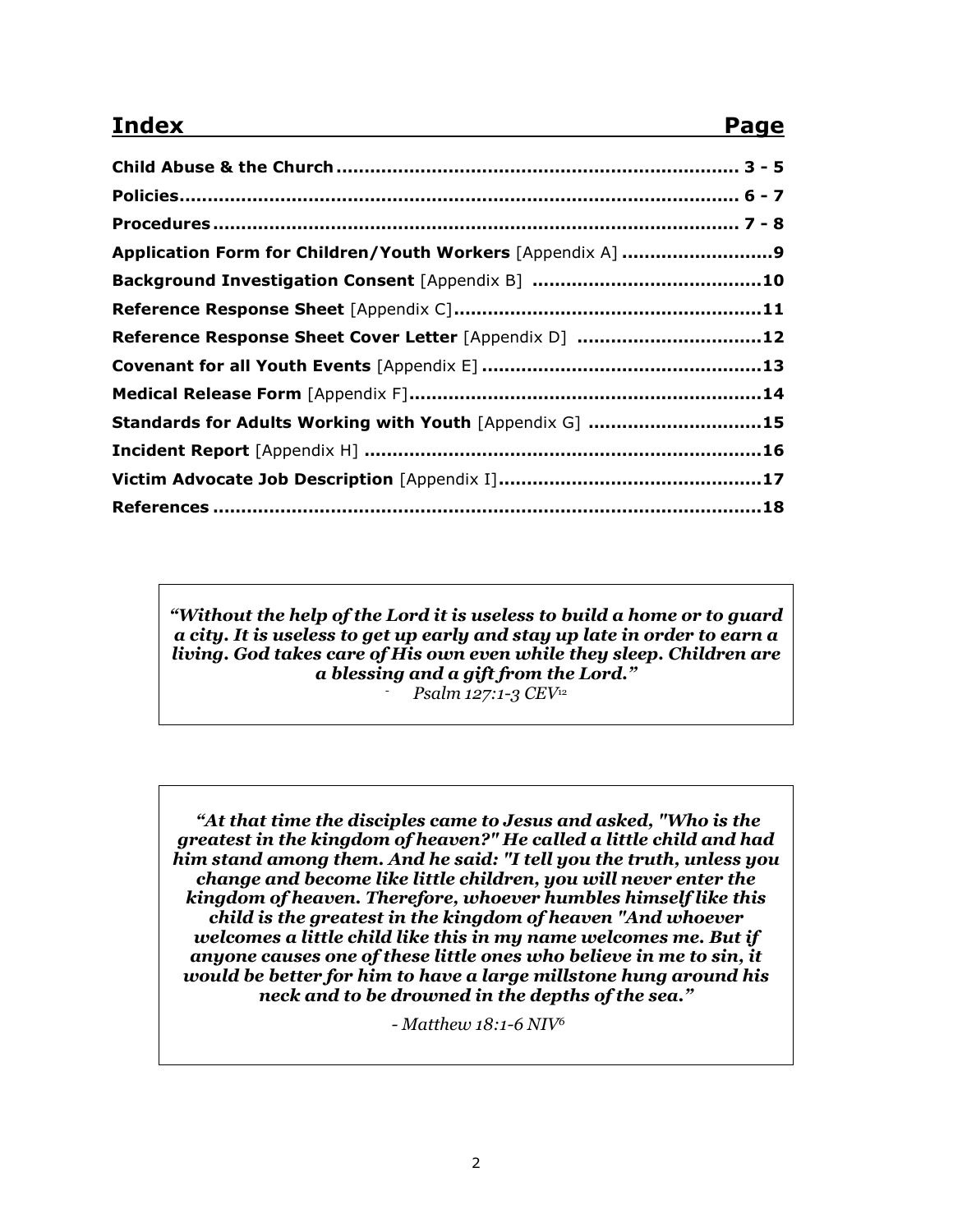# **What is Child Abuse?**

Child abuse is a legal classification describing various maltreatments of children. Some variations exist within individual state/provincial laws.<sup>1</sup>

#### **What Terms Relate to Child Abuse?**

For the purposes of this manual and Gloria Dei Lutheran Church these are the terms that relate to child abuse:

- **❖ minor** 19 years old or less.
- **youth** anyone about 13-19 years old.
- **☆** child anyone 12 years old or younger.
- **situational molester**: an opportunist who engages in misconduct when a situation develops or exists that makes the abuse possible.  $^1$
- **preferential molester**: A perpetrator who actively seeks out children, intentionally develops situations, and grooms the victims. A Preferential Molester generally is a male, single, over 25 years of age, lives alone or with parents, has an excessive interest in children, seeks access to children, frequently moves to avoid being caught, maintains pornographic collections, and photographs children.  $1$
- **victim advocate** a Christian lay member of Gloria Dei Lutheran Church who "stands with" the victim throughout the process, expressing Christian care and concern.

#### **What are the Types of Abuse?**

 **Sexual Abuse** - Any form of sexual activity with a minor, whether in the home or any other setting. The abuser may be adult, adolescent, or any minor usually at least about four years older than the victim. *(adapted from National Resource Center on Child Sexual Abuse, 1992)* <sup>1</sup>

#### **Types of Abuse Involving Touching** <sup>2</sup>

- Fondling
- Oral, genital, and anal penetration
- **Intercourse**
- Forcible rape
- Inappropriate touching <sup>8</sup>

#### **Types of Abuse Not Involving Touching** <sup>2</sup>

- Verbal comments and jokes with sexual innuendo <sup>8</sup>
- Pornographic videos
- Obscene phone calls
- Exhibitionism
- Allowing children to witness sexual activity
- **Physical Abuse** Violent non-accidental contact which results in injury. This includes but is not limited to striking, biting or shaking. Injuries include bruises, fractures, cuts and burns.  $1$

*"You, O Lord, will protect us; You will guard us from this generation forever. On every side the wicked prowl, as vileness is exalted among humankind"* <sup>7</sup> *- Psalm 12:7-8 NRSV*<sup>7</sup>

*"Jesus said, "Let the children come to me and do not hinder them, for the Kingdom of Heaven belongs to such as these.""*

*- Matthew 19:14 NIV*<sup>6</sup>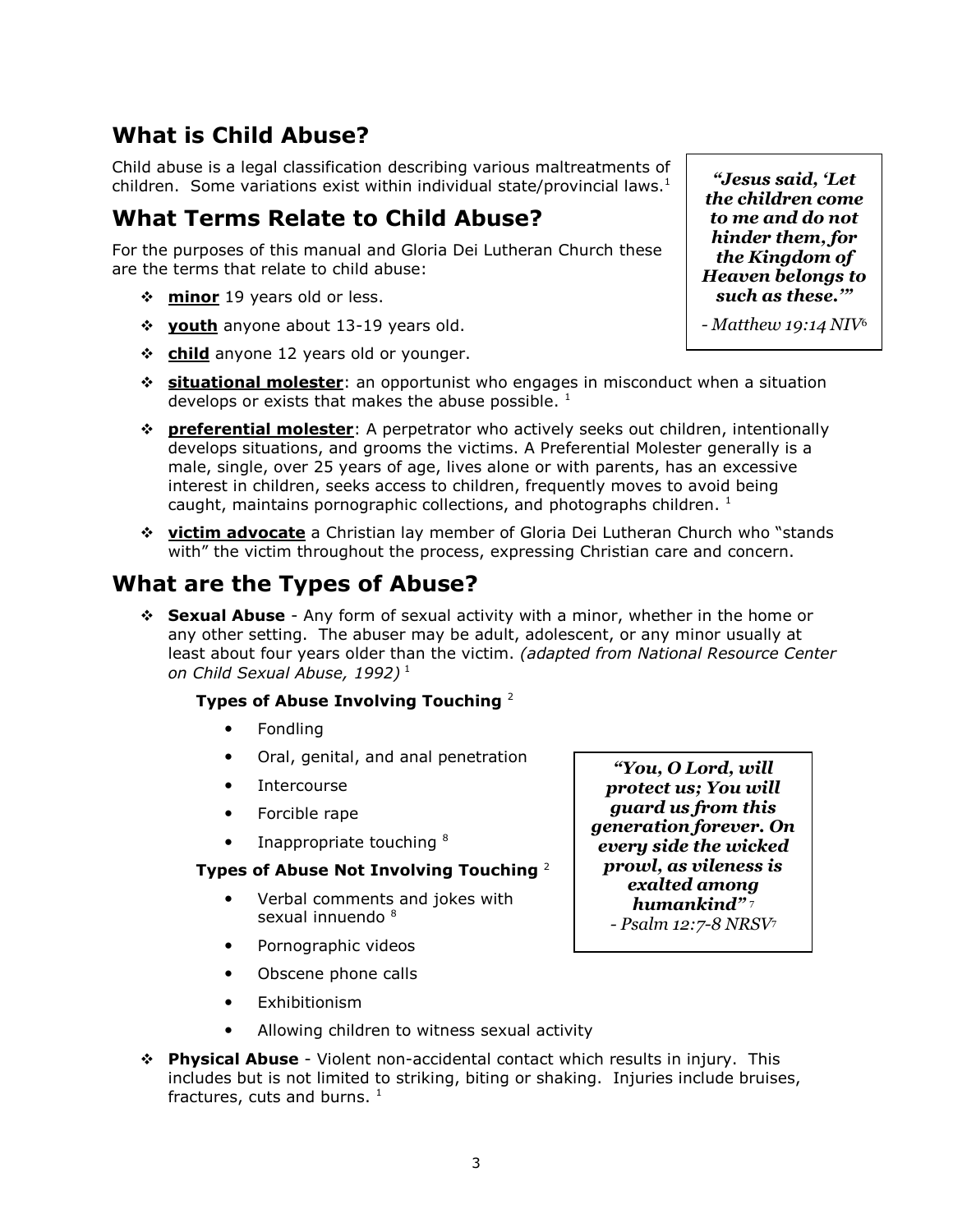- **Emotional Abuse** A pattern of crushing a child's spirit and attacking his/her selfworth through rejection, threats, terrorizing, isolating, or belittling. Emotional abuse affects a child's emotional development leading to low self-esteem, problems with feelings and emotions, and difficulty with relationships.  $1$
- **Neglect** Includes failure by a caregiver to provide for a child's emotional needs such as love and attention; physical needs such as food, clothing, shelter and health care; and failing to offer supervision when it is within his/her power to do so.  $1$

*"Discretion will protect you and understanding will guard you.* 

*Wisdom will save you from the ways of wicked men, from men whose words are perverse, who leave the straight paths to walk in dark ways, who delight in doing wrong and rejoice in the perverseness of evil, whose paths are crooked and who are devious in their ways."*

*- Proverbs 2:11- 15 NIV*<sup>6</sup>

# **What are Some Facts About Child Abuse?**

- $\cdot$  In about 80% of the cases of child sexual abuse, the perpetrator is an adult known to the child.  $^1$
- $\cdot$  As of June 2006, there were 175 registered sex offenders within an approximate six mile radius of Hudson, in Northern Summit & Northwest Portage Counties. Three were women. $3$
- Most abuse takes place within the context of an ongoing relationship.  $1$
- $\div$  Child abusers often are married and have children.<sup>1</sup>
- As much as 56% of reported child molestation cases are committed by adolescents, mostly male.  $1$

*"Speak up for those who cannot speak for themselves, for the rights of all who are destitute. Speak up and judge fairly;" - Proverbs 31:8-9a NIV*<sup>6</sup>

*"You are my hiding place; you will protect me from trouble and surround me with songs of deliverance. I will instruct you and teach you in the way you should go; I will counsel you and watch over you. Do not be like the horse or the mule, which have no understanding but must be controlled by bit and bridle or they will not come to you." - Psalm 32:7-9 NIV*<sup>6</sup>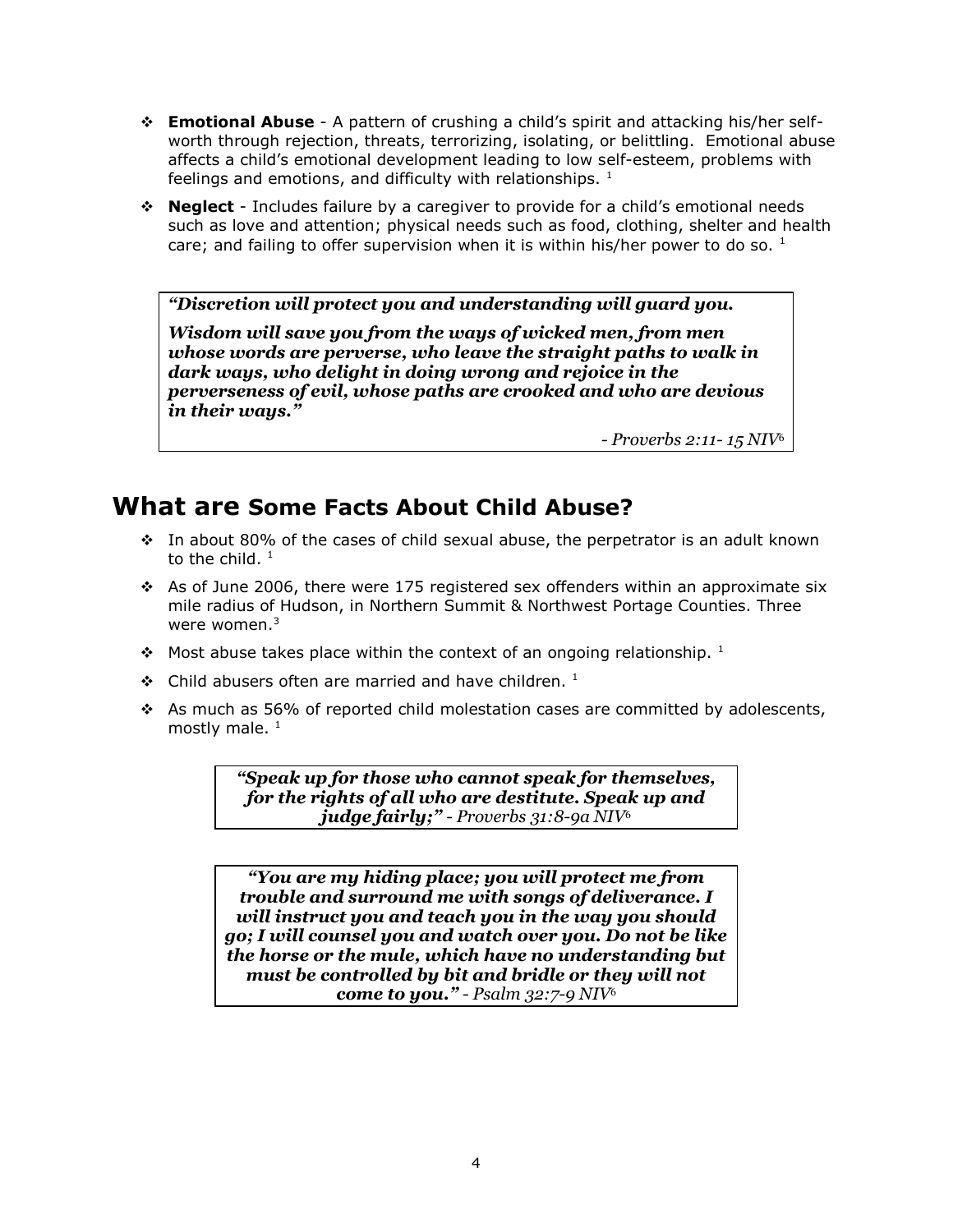# **Why is the Church Vulnerable?**

- $\mathbf{\hat{P}}$  It is a community of trust. <sup>1</sup>
- $\mathbf{\hat{P}}$  There is often ignorance of facts. <sup>1</sup>
- $\mathbf{\hat{P}}$  There are usually few safeguards. <sup>1</sup>
- $\bullet$  There are a number of opportunities to be in contact with children and youth. <sup>1</sup>
- $\div$  There is easy access to children and youth. <sup>1</sup>
- $\cdot$  There is a constant need for volunteer workers. <sup>2</sup>
- $\cdot$  Turnover among volunteer workers is high. <sup>2</sup>

#### **What is the Impact of Child Sexual Abuse?**

- $\div$  Victimization of children  $8$
- $\div$  Shattered trust  $8$
- $\div$  Damaged families  $8$
- $\cdot$  Psychological, emotional, and spiritual damage to individuals  $8$
- $\div$  Spiritual damage to families and congregations  $8$
- $\div$  Congregational disunity & polarization  $8$
- $\div$  Litigation and financial cost  $8$

*"The Lord protects the simple hearted; when I was in great need, he saved me." - Psalm 116:6 NIV*<sup>6</sup>

*"Jesus said: "Holy Father, protect them by the power of Your Name – the name you gave me – so that they may be one as we are one."" - John 17:11b NIV*<sup>6</sup>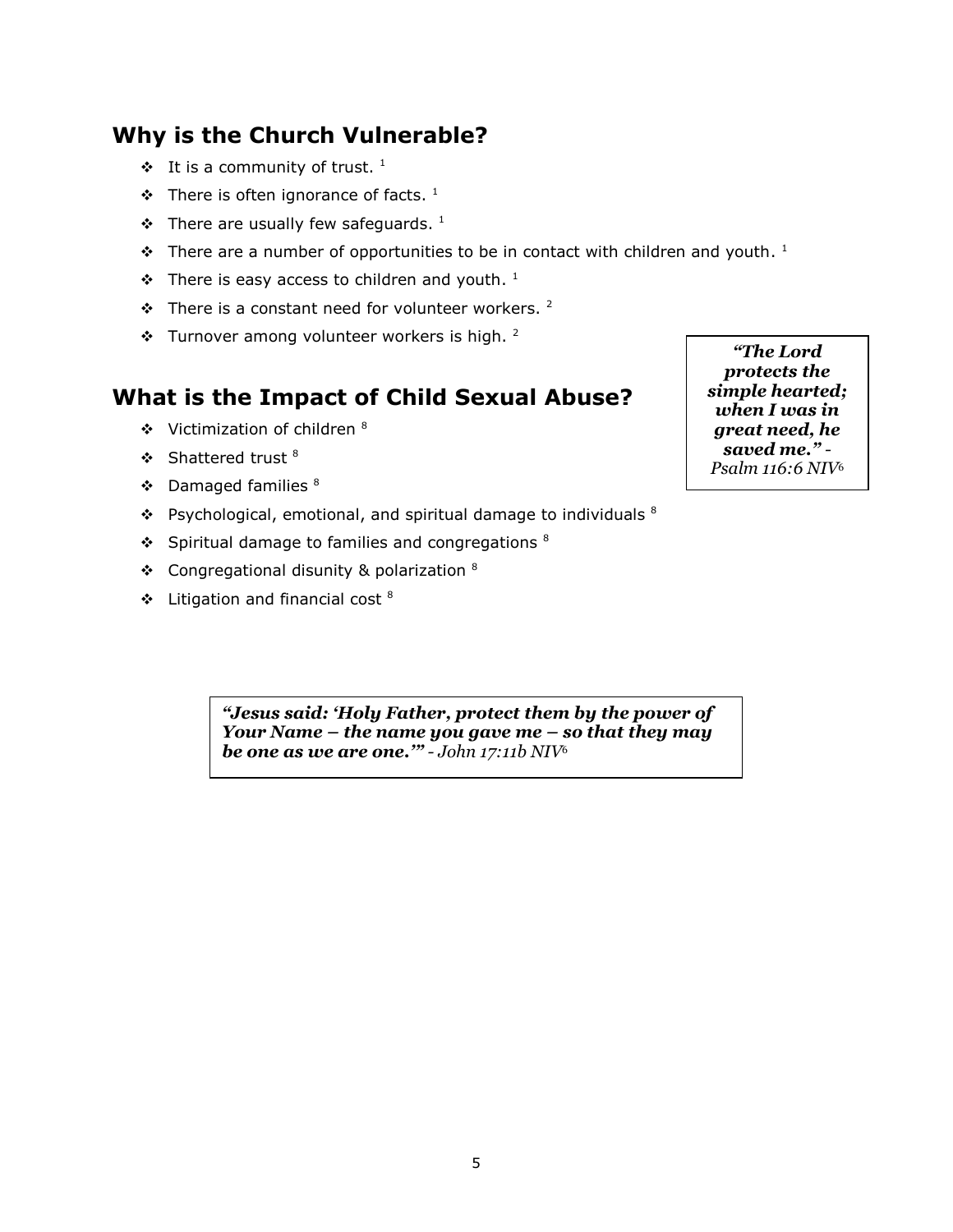# **Policies**

- **1. Six months.** Any volunteer working with minors must be a regular worshiper of Gloria Dei Lutheran Church for at least 6 months. Each volunteer shall complete the Gloria Dei "Application Form for Children/Youth Workers." Appendix A.<sup>8</sup>
- **2. Age difference.** All overnight accommodations involving minors must be arranged so that the minors staying in each room do not have more than a 4 years age difference, except in the case of siblings.  $8$

*"Have nothing to do with the fruitless deeds of darkness, but rather expose them. For it is shameful even to mention what the disobedient do in secret. But everything exposed by the light becomes visible."*

*- Ephesians 5:11-13 NIV*<sup>6</sup>

- **3. Child minimum.** All overnight accommodations must have at least two minors when one adult is present.  $^{8}$
- **4. Separate accommodations.** A minimum of two adults should be present at an overnight activity. If participants are both male and female, the adults should be both male and female. If these conditions can not be met, the event should be canceled.

On outings that require that an adult share the same room as a minor, the parents or legal guardians shall give prior consent. The adult must avoid occupying the same bed as a minor, again with the exception of a parent or legal guardian. Males and females should sleep in separate rooms at events and have separate access to bathroom facilities. When separate facilities are not available, times for male and female use should be scheduled and posted for showers. 4

- **5. Curfew.** A curfew must be established for overnight events for all participants. <sup>8</sup>
- **6. Two-deep leadership.** Any church event involving minors should have a minimum of two non-related adults present throughout the event. In the event two adults are not present, the activity must be visible through a window in the door or open door. Activities should be conducted so as to avoid isolation of one adult with one minor. Two adults should be present at every function and in each classroom, vehicle or other enclosed area during all children's and youth activities. In the event only one adult is available, the parent or legal guardian should be notified of the situation.  $8$
- **7.** During the Sunday School hour, one administrator [i.e. Pastor, Director of Christian Education, Sunday School Superintendent, Sunday School Secretary] should check the facility at least once.
- **8. Prior sexual convictions.** Any adult who has been convicted of any criminal sexual misconduct or abuse or who may pose a threat to children or youth will be prohibited from working with any minors. <sup>8</sup>
- **9. Prior driving convictions.** Anyone convicted of serious traffic violations can not drive for any activity at Gloria Dei Lutheran Church. <sup>8</sup>
- **10.Designated drivers.** Any parent, adult, or legal guardian that is suspected to be inebriated or consuming mind altering drugs, may not drive their child or other children. Gloria Dei adult leaders will provide a designated driver or call for a designated driver. If the adult refuses a designated driver, the police will be called.
- **11.Identification System.** The leaders of any activity involving minors shall ensure that they know each minor and the minor's parents or legal guardian. The leaders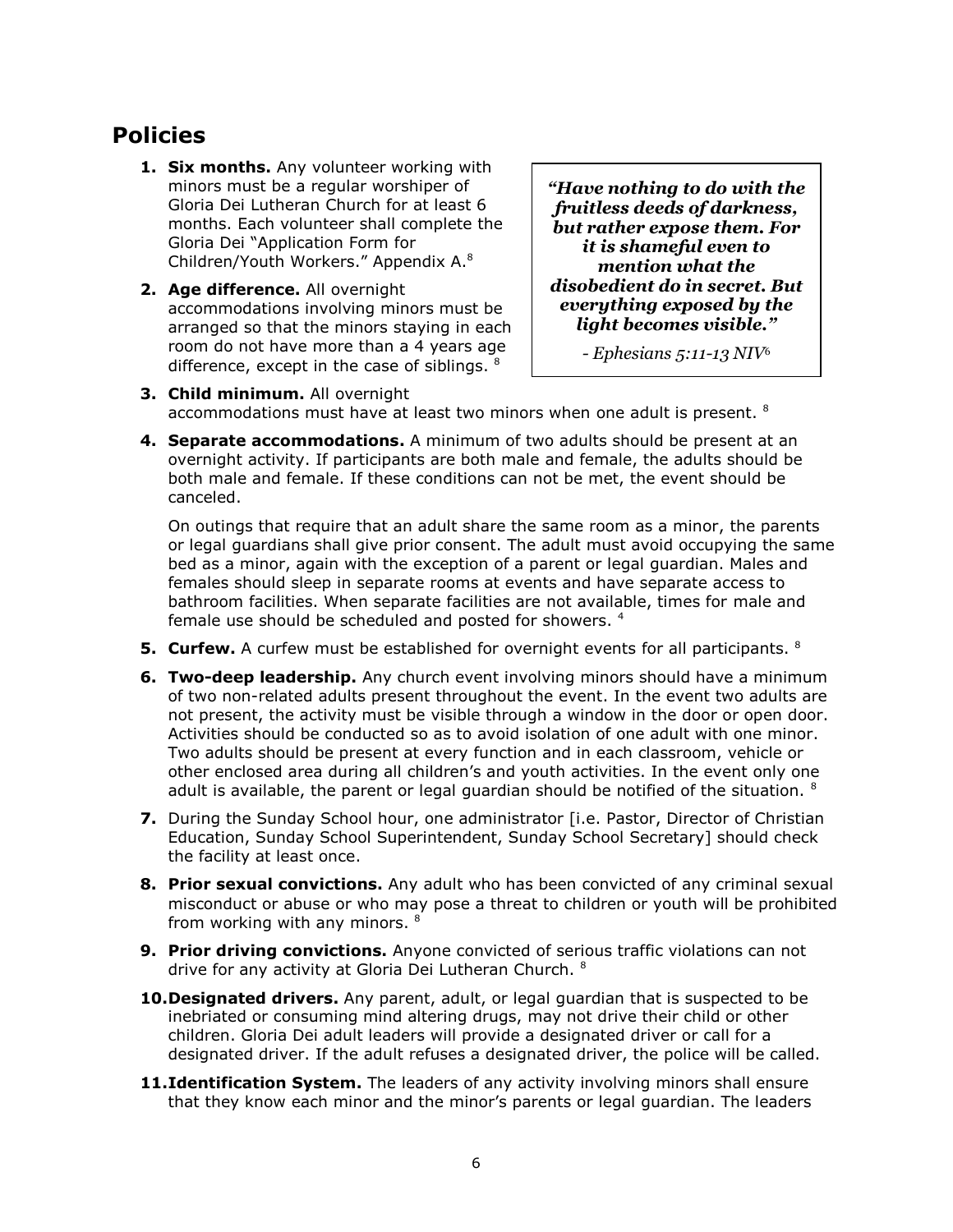shall obtain appropriate contact information, in case of emergency. Leaders should have an identification system for children 6 and under. [ID, clipboard sign-out, or pager, etc.]<sup>8</sup>

- **12.Background checks.** A background and reference check will be made on any person [18 & older] at Gloria Dei working with minors. All employees shall be subject to a background check. [Appendix A & Appendix B]
- **13.Personal Interview.** A personal interview shall be conducted with any person at Gloria Dei interested in working with minors. All employees shall be subject to a personal interview as well.
- **14.Covenant & Medical Release Forms.** All participants of any Gloria Dei Lutheran Church off-site activity must complete the "Covenant For All Youth Events" [Appendix E] and the "Medical Release Form" [Appendix F].

*"God is our refuge and strength, an ever-present help in trouble. Therefore we will not fear, though the earth give way and the mountains fall into the heart of the sea, though its waters roar and foam and the mountains quake with their surging."*

*- Psalm 46:1-3 NIV*<sup>6</sup>

### **Procedures**

- **1. Reason to believe.** Ohio Law states that a report should be made if you have "reason to believe" that abuse or neglect is occurring – this means if you suspect abuse or neglect for any reason. Physical proof or other validation is not required to make a report.<sup>5</sup>
- **2. Professionals reporting of abuse**. Professionals are legally required to report any suspected child abuse including child-care workers, clergy, day-care personnel, any school employees, medical personnel, and attorneys. 10
- **3. Protection against claims.** Ohio Law protects the reporter of suspected child abuse or neglect from any decision or award which might be sought through the filing of such a claim. Under Ohio statute, any person participating in making a report of suspected child abuse or neglect is immune from civil or criminal liability that might otherwise be incurred as a result of such action.<sup>5</sup>
- **4. Legal and asset representative.** The Property Board is to represent Gloria Dei as legal and asset representatives of Gloria Dei Lutheran Church.<sup>14</sup>
- **5. Reporting.**
	- 1. Workers who become aware of any injury, abuse, or molestation in any ministry activity will inform one of the following in this order of priority: *Pastor, Director of Christian Education,* **OR** *President* of *Gloria Dei Lutheran Church*. The *Pastor, Director of Christian Education***, OR** *President* will complete the "Incident Report" [Appendix H].
	- 2. The *Pastor, Director of Christian Education***, OR** *President* of *Gloria Dei Lutheran Church* will then report this incident to the *legal guardian, church attorney, insurance company, Summit County Children's Services,*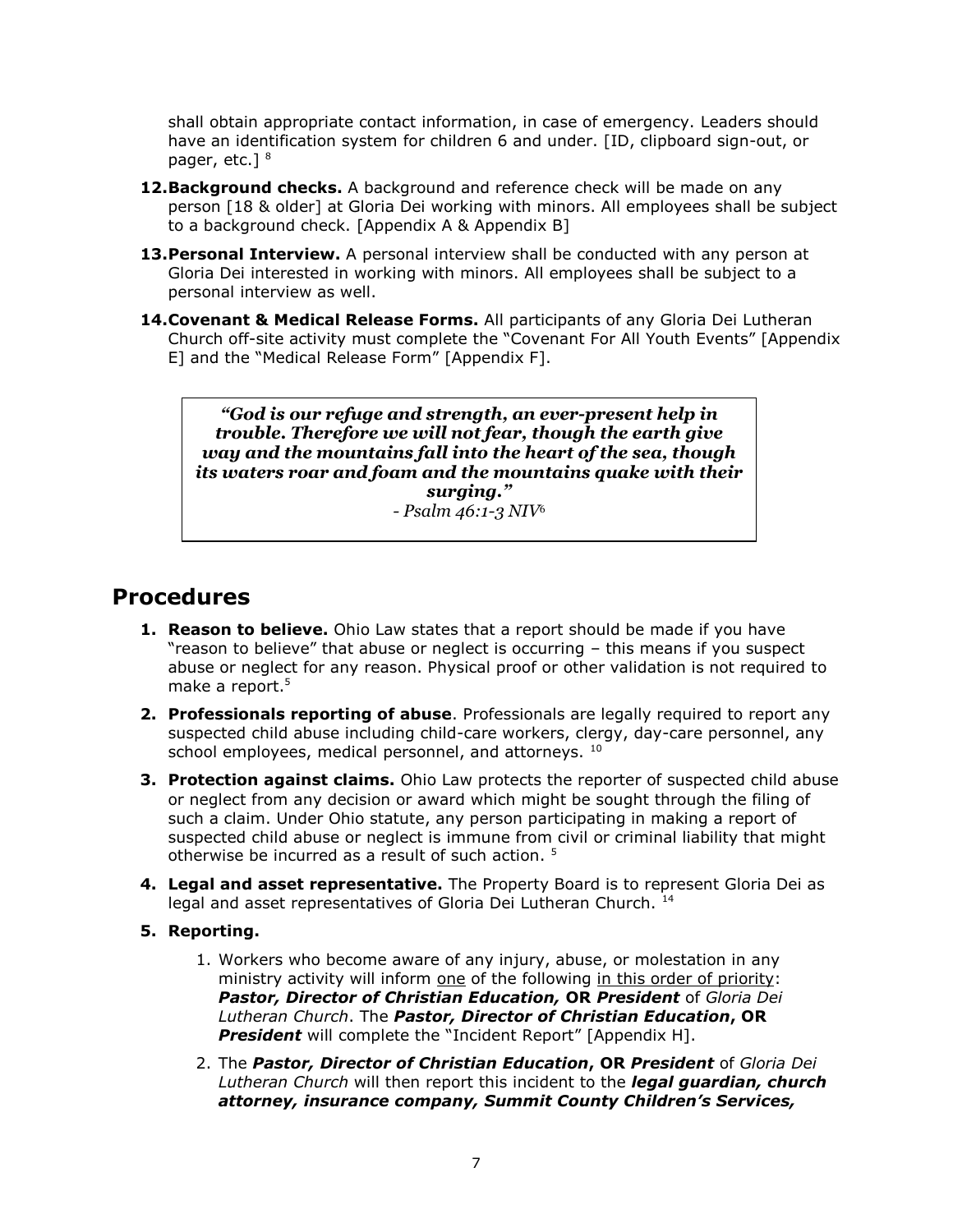#### *Hudson Police Department***,** and the *Ohio District-Lutheran Church Missouri Synod Mission & Ministry Support Center.*

- 3. The name of the alleged victim and the alleged molester should be kept confidential.
- 4. A *victim advocate* from *Gloria Dei Lutheran Church* will be available.
- **6. Media Communicator.** The *Pastor* initially is to be the only communicator with the media. However*,* if the *Pastor* is unavailable*,* the *Director of Christian Education* **OR** *President* is authorized to represent Gloria Dei Lutheran Church in this particular instance, unless the *Director of Christian Education* **OR** *President* in his/her own purview deems that such representation would be a direct conflict of interest on his/her part to represent the congregation in a truly impartial fashion.
- **7. Media Script.** The following suggested script is to be shared with the public by the *Media Communicator [Pastor, Director of Christian Education, OR* the *President]* to represent Gloria Dei Lutheran Church.<sup>8</sup>

*"Gloria Dei Lutheran Church takes all accusations of child abuse seriously. To that end Gloria Dei Lutheran Church has notified the appropriate law enforcement agencies concerning this matter and requested a full and complete investigation. As a Christian community, Gloria Dei Lutheran Church believes in protecting the well being of all individuals who attend our programs and we seek to respond in a caring and sensitive manner to everyone at Gloria Dei Lutheran Church."*

**8. Training.** Anyone working with minors must attend *Prevention of Abuse of Children* training. The *Prevention of Abuse of Children Committee* will be responsible to ensure training is offered periodically.

*"For the Lord gives wisdom, and from his mouth come knowledge and understanding. He holds victory in store for the upright, he is a shield to those whose walk is blameless, for he guards the course of the just and protects the way of His faithful ones." - Proverbs 2:6-8 NIV*<sup>6</sup>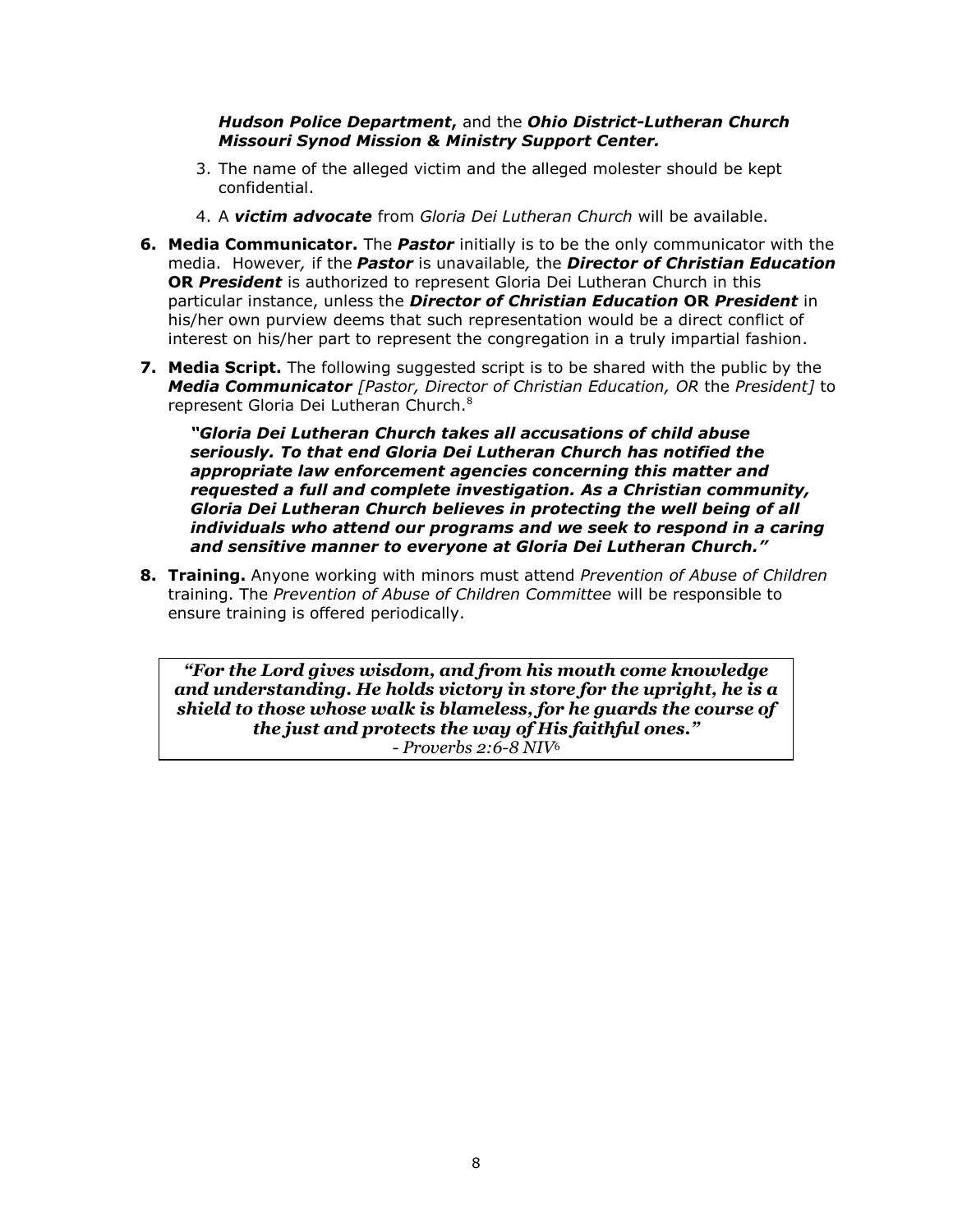Appendix A

### Application Form for Children/Youth Workers.

Gloria Dei Lutheran Church - Hudson, Ohio

This application is to be completed by all applicants for any position (volunteer or compensated) involving the supervision or custody of minors. This is not an employment application. It will be used to help the church provide a safe and secure environment for those children and youth who participate in our programs and use our facilities.

|                                                           | Do you have any additional E-mail addresses? Yes ______ No _____ If yes, list all additional |
|-----------------------------------------------------------|----------------------------------------------------------------------------------------------|
|                                                           |                                                                                              |
| youth from the past 5 years and any pertinent references: | List previous churches attended and any work with a church or agency involving children &    |
|                                                           |                                                                                              |

Church or agency Address Position Dates

List all previous home addresses in the last 5 years.

List the name, address, and phone number of two personal references [not related to each other or to you] on the back of this form.

 $\mathscr{S}$  Signature  $\Box$ 

*"So that you may become blameless and pure, children of God without fault in a crooked and depraved generation in which you shine like the stars in the universe." - Philippians 2:15* NIV<sup>6</sup>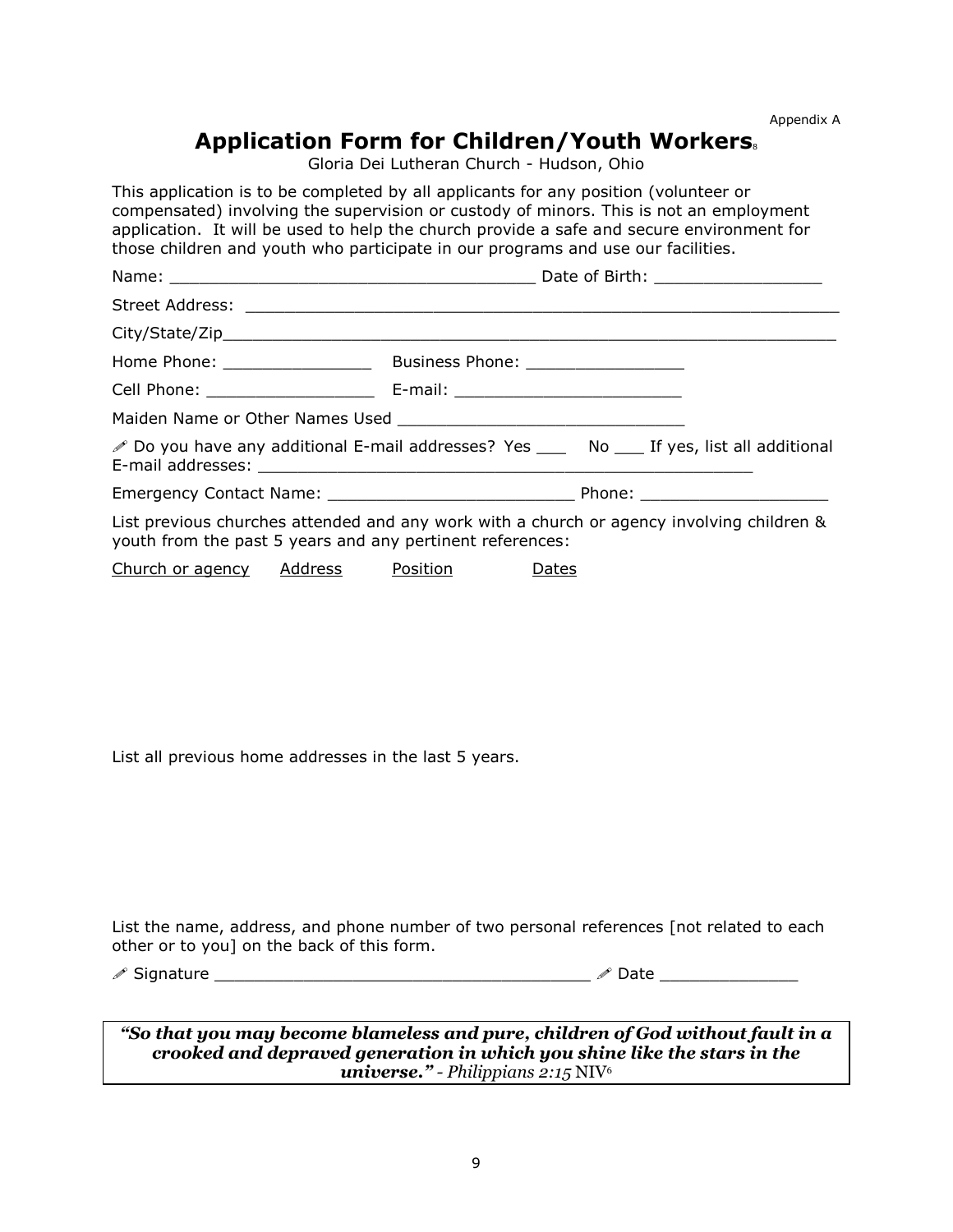Appendix B

#### **Background Investigation Consent**13

Gloria Dei Lutheran Church - Hudson, Ohio

I, (Print Name)\_\_\_\_\_\_\_\_\_\_\_\_\_\_\_\_\_\_\_\_\_\_\_ hereby authorize *Gloria Dei Lutheran Church* of *Hudson Ohio*, in the area of requested employment or volunteering, to make an independent investigation of my background, references, character, past employment, education, criminal or police records, including those by both public and private organizations and all public records for the purpose of confirming the information contained on my application or volunteer form(s), and/or obtaining other information which may be material to my qualifications for employment or as a volunteer now and, if applicable, during the tenure of my employment or as a volunteer with our church.

I release *Gloria Dei Lutheran Church* of *Hudson, Ohio* and any person or entity which provides information pursuant to this authorization, from any and all liabilities, claim or lawsuits in regards to the information obtained from any and all of the above referenced sources used.

The following is my true and *complete* legal name and all information is true and correct to the best of my knowledge:

Full Name (Printed) \_\_\_\_\_\_\_\_\_\_\_\_\_\_\_\_\_\_\_\_\_\_\_\_\_\_\_\_\_\_\_\_\_\_\_\_\_\_\_\_ Social Security Number \_\_\_\_\_\_\_-\_\_\_\_\_\_-\_\_\_\_\_\_\_\_\_\_\_  $\mathscr{P}$  Do you have a current Ohio driver's license? Yes  $\qquad$  No  $\qquad$ If yes, list drivers license number The Research Expiration Date Does Gloria Dei Lutheran Church have your permission to check your records with the Ohio Department of Motor Vehicles? Yes \_\_\_ No \_\_\_ Have you ever participated in, or been accused, convicted or plead guilty or no contest to abuse or any sexual misconduct? Yes \_\_\_ No \_\_\_ Have you ever been convicted of or plead guilty or no contest to any criminal offense of any kind? Yes \_\_\_\_\_ No \_\_\_\_\_  $\mathscr S$  Are you aware of any traits or tendencies you possess that could pose any threat to children or youth? Yes \_\_\_\_\_ No \_\_\_\_\_

 $\mathscr{S}$  Signature \_\_\_\_\_\_\_\_\_\_\_\_\_\_\_\_\_\_\_\_\_\_\_\_\_\_\_\_\_\_\_\_\_\_\_  $\mathscr{S}$  Date \_\_\_\_\_\_\_\_

*This Background Check will be accomplished by LexisNexis, through Church Volunteer Central, Loveland, Colorado.*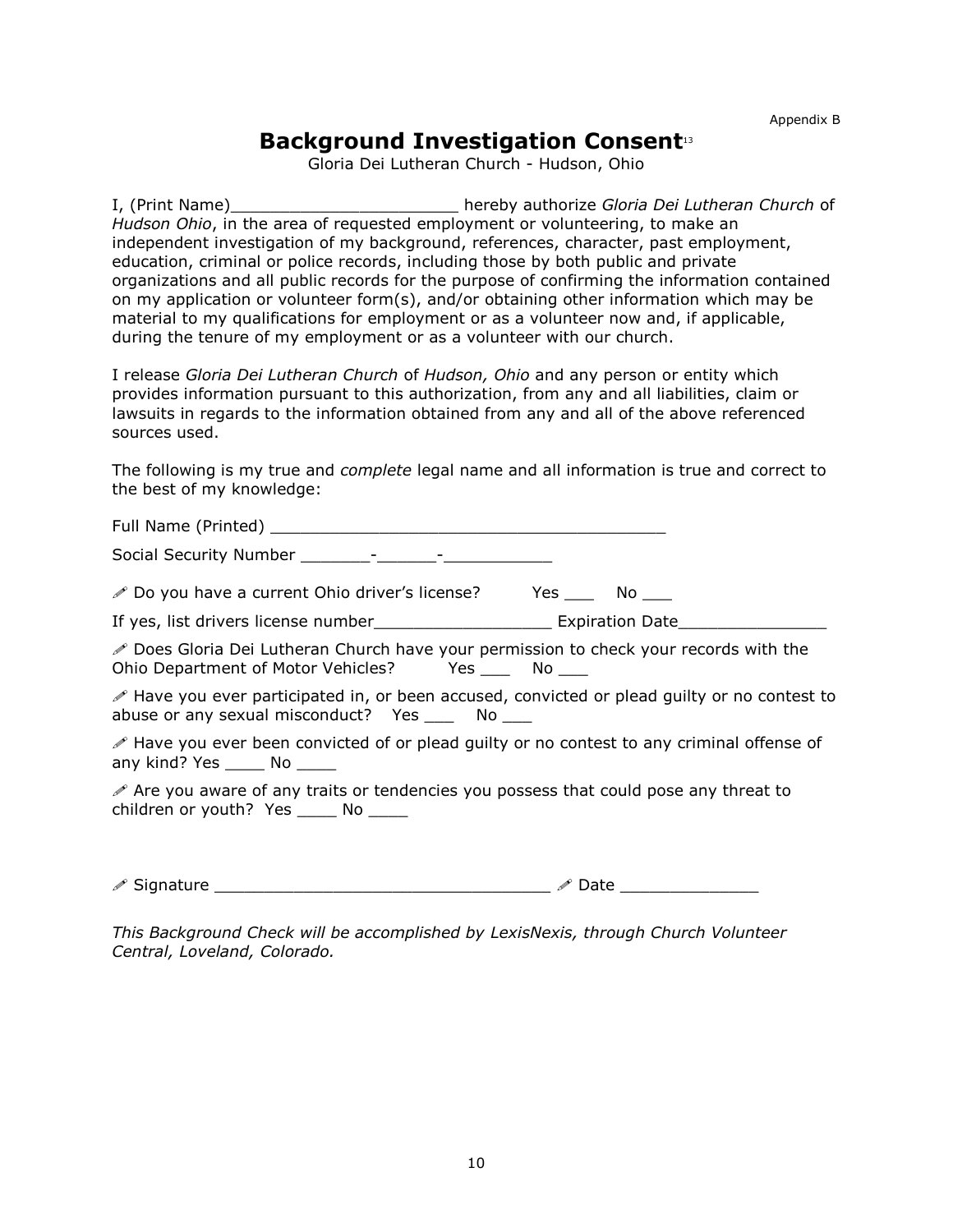#### **Reference Response Sheet**

Gloria Dei Lutheran Church – Hudson, Ohio

| In what capacity do you know this person (i.e. friend, co-worker, neighbor, etc.)?        |
|-------------------------------------------------------------------------------------------|
| Do you feel that this person is qualified to work with youth ages                         |
| What concerns, if any, do you have about this person working with youth?                  |
| Are you aware of anything in this person's background, personality or behavior that would |

put any child at risk?

\_\_\_\_\_\_\_\_\_\_\_\_\_\_\_\_\_\_\_\_\_\_\_\_\_\_\_

Based on your experience with this individual, please provide your recommendation using the following characteristics:

 $\_$  ,  $\_$  ,  $\_$  ,  $\_$  ,  $\_$  ,  $\_$  ,  $\_$  ,  $\_$  ,  $\_$  ,  $\_$  ,  $\_$  ,  $\_$  ,  $\_$  ,  $\_$  ,  $\_$  ,  $\_$  ,  $\_$  ,  $\_$  ,  $\_$  ,  $\_$ 

 $\mathcal{L}_\mathcal{L}$  , and the contribution of the contribution of the contribution of the contribution of the contribution of the contribution of the contribution of the contribution of the contribution of the contribution of

| <b>CHARACTERISTIC</b> | <b>CAN RECOMMEND</b> | <b>CAN NOT RECOMMEND</b> |
|-----------------------|----------------------|--------------------------|
| Honesty               |                      |                          |
| Trustworthiness       |                      |                          |
| Dependability         |                      |                          |
| Good Judgment         |                      |                          |

To your knowledge, is there any civil or criminal allegation against this person involving abuse of any kind? \_\_\_\_\_ YES \_\_\_\_\_ NO If YES, please explain

Additional Comments \_\_\_\_\_\_\_\_\_\_\_\_\_\_\_\_\_\_\_\_\_\_\_\_\_\_\_\_\_\_\_\_\_\_\_\_\_\_\_\_\_\_\_\_\_\_\_\_\_\_\_\_\_\_ \_\_\_\_\_\_\_\_\_\_\_\_\_\_\_\_\_\_\_\_\_\_\_\_\_\_\_\_\_\_\_\_\_\_\_\_\_\_\_\_\_\_\_\_\_\_\_\_\_\_\_\_\_\_\_\_\_\_\_\_\_\_\_\_\_\_\_\_\_\_\_\_ Your Signature \_\_\_\_\_\_\_\_\_\_\_\_\_\_\_\_\_\_\_\_\_\_\_\_\_\_\_\_\_\_\_\_\_\_\_\_\_ Date \_\_\_\_\_\_\_\_\_\_\_\_\_\_\_\_\_\_

Thank you for your time. If you have questions or concerns, please call the church office at 330-650-6550. All responses are kept confidential.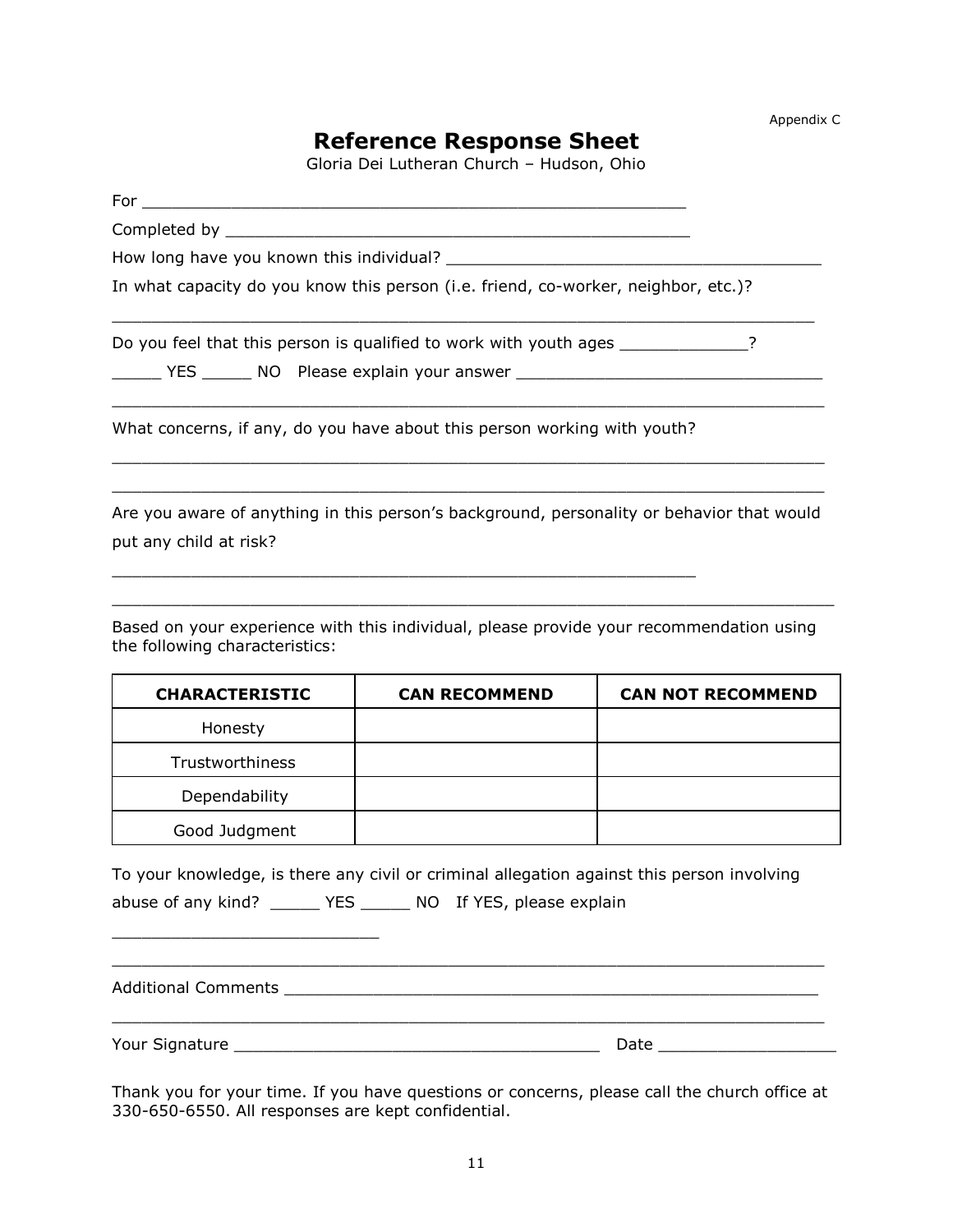Appendix D

Dear ,

You have been listed as a personal reference for **Example 25 as a part of the volunteer screening at Gloria** Dei Lutheran Church.

To ensure a safe environment for all children, the church's Prevention of Abuse of Children (PAC) Committee screens all adults interested in working with minors in any capacity. You can help us in this effort by completing the enclosed Reference Response Sheet. Please return it in the enclosed selfaddressed stamped envelope by entitled and the state of  $\blacksquare$ . All information is kept confidential.

If you have any questions or concerns, please call me at 330-650-6550. Thank you for your support of our mission and ministry.

Sincerely,

Bob Brantsch Director of Christian Education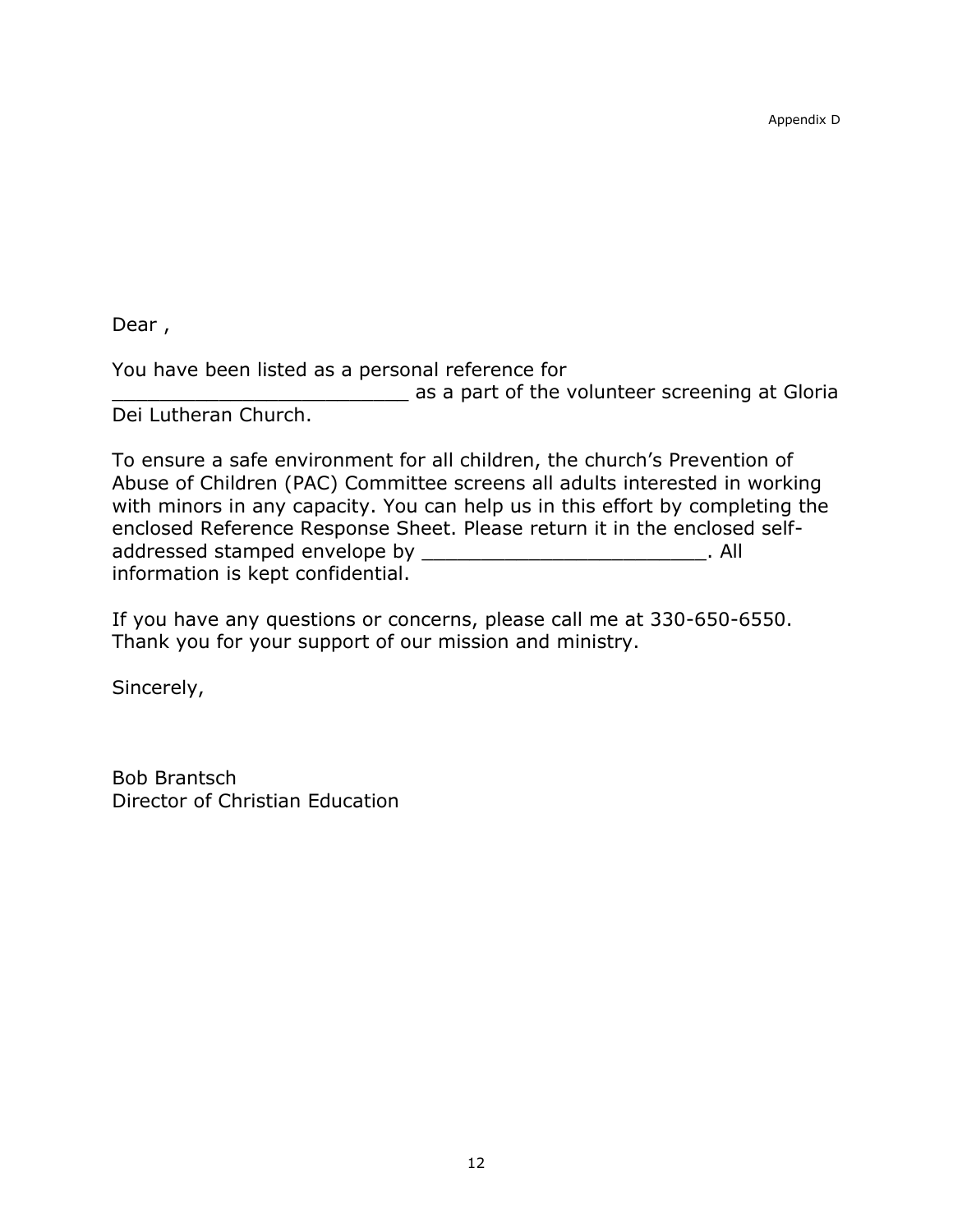Appendix E

# **Covenant For All Youth Events**<sup>9</sup>

Gloria Dei Lutheran Church - Hudson, Ohio

- 1. I will respect all those from our group, adult leaders, and anyone outside our group. – *I Peter 2:17*
- 2. I agree to respect the property of others. Any damage incurred as a result of my words or actions, is to be paid by me and all those involved. – *Exodus 22:5-6*
- 3. I agree that as a part of this group, we will pay for any anonymous or unclaimed damage caused by this group, unless those involved confess. – *Leviticus 4:13*
- 4. I will not use profanity or harsh language. *Colossians 3:8*
- 5. I will not possess or take part in under age and illegal use of cigarettes, cigars, chewing tobacco, or any other form of tobacco. – *Romans 13:1-3*
- 6. I will not possess or take part in under age & illegal consumption of alcohol. *Titus 3:1*
- 7. I will not possess or take part in the use of any type of illegal drug or substance. – *Romans 6:13*
- 8. I will not take part in any sexual activity. *I Corinthians 6:18-20*
- 9. I will not obtain any type of body piercing or tattoo. *Romans 6:13*
- 10. Proper clothing for activities is required by adults and youth. No t-shirts with anti-Christian, alcohol, drug, or sexual themes are allowed. No revealing clothing is allowed. *- Romans 12:1*
- 11. When an adult leader requests my cooperation or assistance I will be as helpful as possible*. – Hebrews 13:17*
- 12. I will be present and on time at all group meetings, devotions, and Bible studies. – *I Corinthians 12:25*
- 13. I will contribute my opinion and information about various matters concerning our group*. – I Corinthians 12:27*
- 14. I will put personal preferences aside for the benefit of the entire group. *Ephesians 4:3*
- 15. I will be honest, affirming, and positive to others. *Proverbs 14:25 & 12:25*
- 16. Failure to comply with any of the above except 5-9, will result in a warning. A second occurrence will result in a phone call warning to my parents/guardians. A third occurrence, or first occurrence of 5-9, will result in a trip home to be paid by my parents/guardians. – *Romans 13:4-5*

 $\_$  ,  $\_$  ,  $\_$  ,  $\_$  ,  $\_$  ,  $\_$  ,  $\_$  ,  $\_$  ,  $\_$  ,  $\_$  ,  $\_$  ,  $\_$  ,  $\_$  ,  $\_$  ,  $\_$  ,  $\_$  ,  $\_$  ,  $\_$  ,  $\_$  ,  $\_$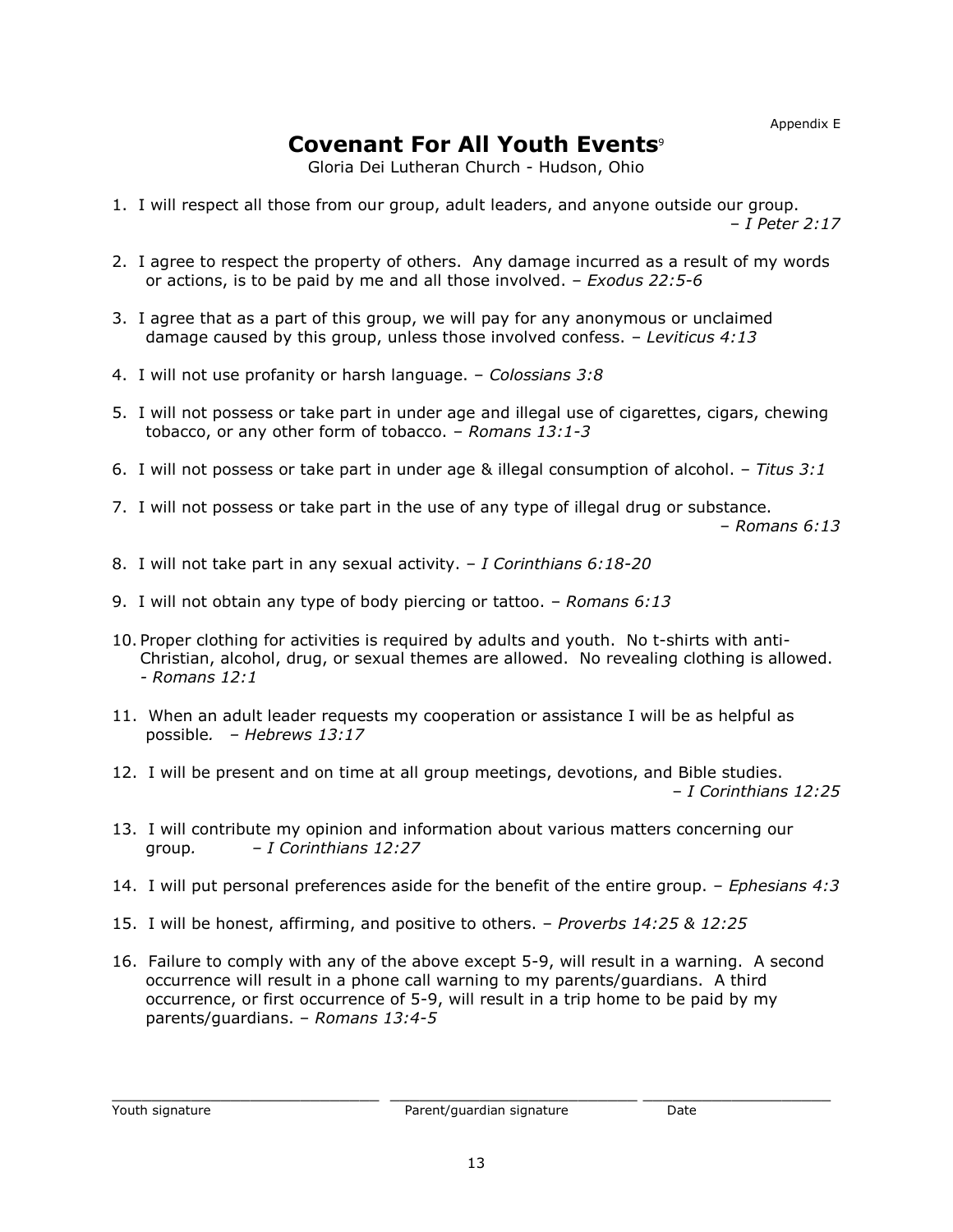# **Medical Release Form**<sup>9</sup>

Gloria Dei Lutheran Church - Hudson, Ohio

| Name                                                                                                                                                                                                                                                  |                                                      |              |                                                                                                                                                                                                                                                   |
|-------------------------------------------------------------------------------------------------------------------------------------------------------------------------------------------------------------------------------------------------------|------------------------------------------------------|--------------|---------------------------------------------------------------------------------------------------------------------------------------------------------------------------------------------------------------------------------------------------|
| Home Address                                                                                                                                                                                                                                          |                                                      |              |                                                                                                                                                                                                                                                   |
| City                                                                                                                                                                                                                                                  | <b>State</b>                                         | Zip Code     |                                                                                                                                                                                                                                                   |
| Health Insurance Company                                                                                                                                                                                                                              |                                                      |              |                                                                                                                                                                                                                                                   |
| Policy Number                                                                                                                                                                                                                                         |                                                      | Group Number |                                                                                                                                                                                                                                                   |
| Physician                                                                                                                                                                                                                                             |                                                      | Phone Number |                                                                                                                                                                                                                                                   |
| $\mathbf{I}_{\mathcal{I}}$ and $\mathbf{I}_{\mathcal{I}}$ are the contract of the contract of the contract of the contract of the contract of the contract of the contract of the contract of the contract of the contract of the contract of the con |                                                      |              | the legal parent/guardian of                                                                                                                                                                                                                      |
| Parent/Legal Guardian Signature                                                                                                                                                                                                                       |                                                      |              | to, from, and while attending any activity or trip sponsored by Gloria Dei Lutheran Church.<br>Date                                                                                                                                               |
| Home Phone Number                                                                                                                                                                                                                                     | Work Phone Number                                    |              | Cell Phone Number                                                                                                                                                                                                                                 |
| I understand an adult may not be assigned to each room.                                                                                                                                                                                               |                                                      |              | <b>Example ST</b><br>No                                                                                                                                                                                                                           |
| Yes                                                                                                                                                                                                                                                   | in a strong No                                       |              | I understand two adults may not always be in each room, vehicle, or enclosed space.                                                                                                                                                               |
| Yes                                                                                                                                                                                                                                                   | $\frac{1}{\sqrt{1-\frac{1}{2}}}\sqrt{1-\frac{1}{2}}$ |              | I give my permission for my child's picture to be used in any church related publicity.                                                                                                                                                           |
| health of your child below.                                                                                                                                                                                                                           |                                                      |              | Please list any allergies, medical conditions, or any other considerations regarding the                                                                                                                                                          |
|                                                                                                                                                                                                                                                       |                                                      |              | "But let all who take refuge in you be glad; let them ever sing for joy. Spread<br>Your protection over them, that those who love Your name may rejoice in You.<br>For surely, O Lord, You bless the righteous; You surround them with Your favor |

*as with a shield." – Psalm 5:11-12. NIV<sup>6</sup>*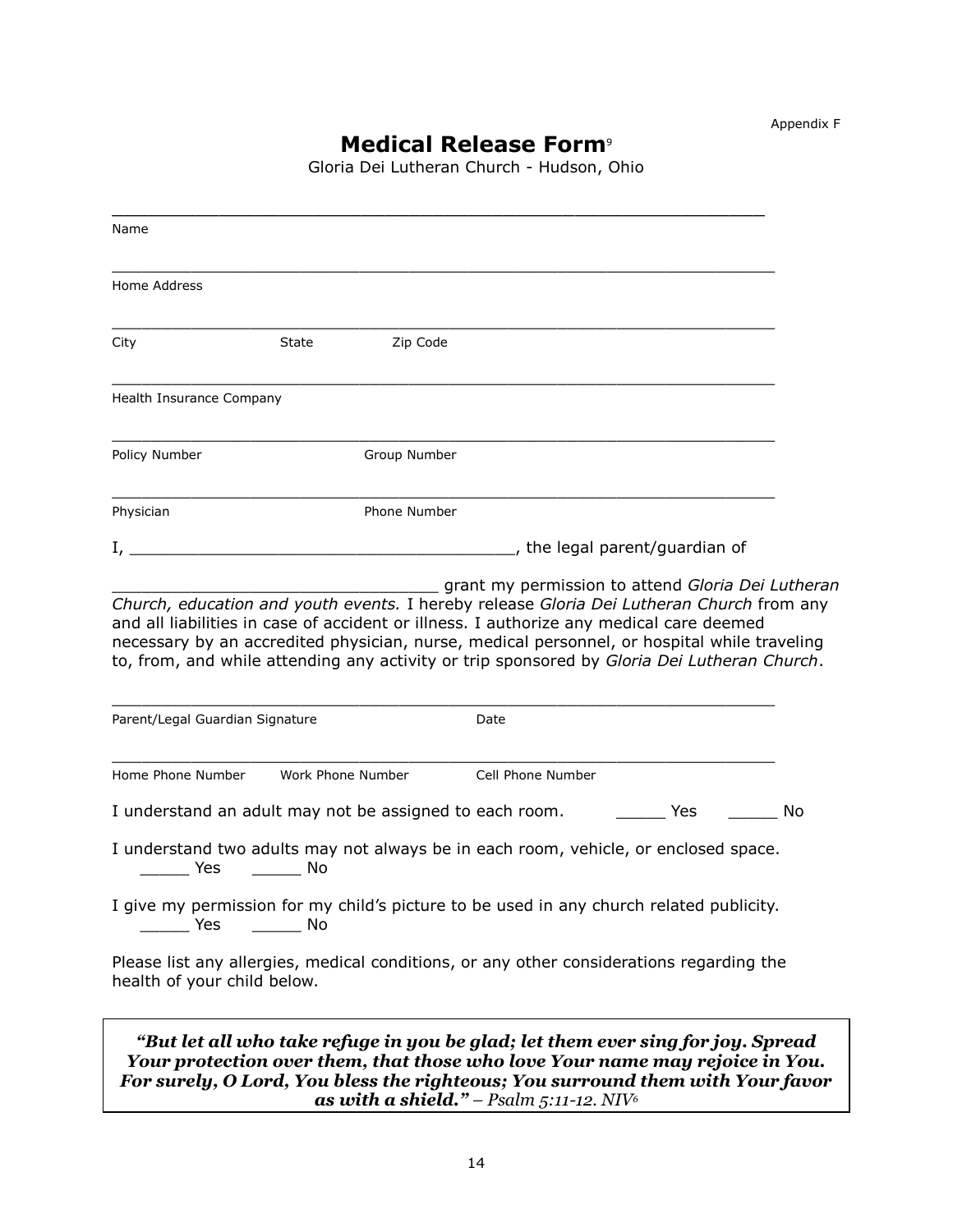#### **Standards for Adults Working with Youth**

Gloria Dei Lutheran Church – Hudson, Ohio

We welcome your involvement with the Youth of Gloria Dei. Every young person needs many adults in their lives to care about them, teach and encourage them so your time spent working with the students is valuable. These standards reflect the policies of the P.A.C. Committee of Gloria Dei to insure these experiences are positive events for everyone. They have been established to protect you, the students and the congregation and are in effect at every activity sponsored by Gloria Dei Lutheran Church.

- 1. Hugging or putting an arm around a student are gestures that show you care and are appropriate in group settings. Avoid repeated one-on-one contact and show the same genuine affection to all students.
- 2. Avoid all genital/breast contact.
- 3. Verbal comments or jokes with sexual innuendo are not appropriate. Profanity and harsh language is prohibited as well as excessive teasing of any one person.
- 4. A minimum of 2 non-related adults should be present during the entire event.
- 5. Students and adults should always remain with the group. Never meet with a young person alone in a home.
- 6. Use of alcohol, drugs and/or illegal substances by adults is forbidden at any youth event. Adults should refrain from smoking in front of children.
- 7. Proper clothing for activities is required by adults and youth. No t-shirts with anti-Christian, alcohol, drug, or sexual themes are allowed. No revealing clothing is allowed.
- 8. Any adult who has not fulfilled the requirements for working with youth as established in the P.A.C. Policy (6 month rule, background check, interview) may accompany his/her child to any youth activity as a guest but will not be asked to assume any responsibilities of a chaperone or serve as a driver for the group. On occasion, such adult may assist a P.A.C. trained chaperone/teacher, on a temporary basis.
- 9. If any adult or youth is behaving in a manner that makes you feel uncomfortable or violates any of the above rules or the P.A.C. policy, it is your responsibility to report it to the *Director of Christian Education* or the *Pastor* as deemed appropriate.

 $\mathscr{S}$  Signature  $\Box$ 

*"You, O Lord, will protect us; You will guard us from this generation forever."* <sup>7</sup> *- Psalm 12:7-8 NRSV*<sup>7</sup>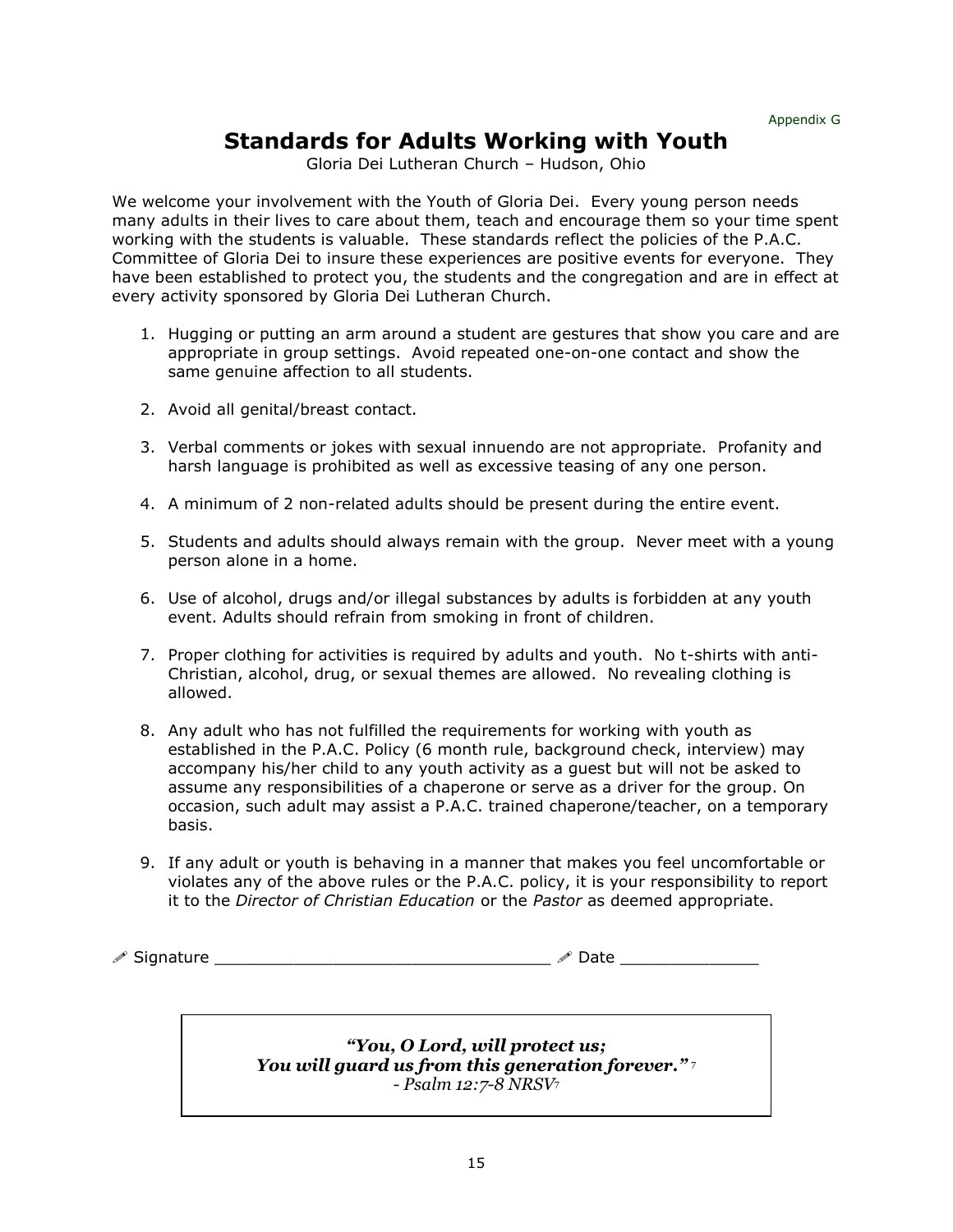**Incident Report**<br>Gloria Dei Lutheran Church - Hudson, Ohio

| Relationship between Alleged Victim & Alleged Abuser ___________________________                               |                                                                                  |  |  |  |  |
|----------------------------------------------------------------------------------------------------------------|----------------------------------------------------------------------------------|--|--|--|--|
|                                                                                                                |                                                                                  |  |  |  |  |
|                                                                                                                |                                                                                  |  |  |  |  |
|                                                                                                                | ,我们也不能在这里的时候,我们也不能在这里的时候,我们也不能会在这里,我们也不能会不能会不能会不能会不能会不能会不能会。""我们的是我们的,我们也不能会不能会不 |  |  |  |  |
|                                                                                                                |                                                                                  |  |  |  |  |
| The Following Have Been Contacted: [Indicate Date]                                                             |                                                                                  |  |  |  |  |
|                                                                                                                |                                                                                  |  |  |  |  |
|                                                                                                                | Hudson Police_____________________ Summit County Child Services_________________ |  |  |  |  |
|                                                                                                                |                                                                                  |  |  |  |  |
|                                                                                                                |                                                                                  |  |  |  |  |
|                                                                                                                |                                                                                  |  |  |  |  |
|                                                                                                                |                                                                                  |  |  |  |  |
|                                                                                                                |                                                                                  |  |  |  |  |
| Describe what the Alleged Abuser Says: Network and the Control of the Control of the Control of the Control of |                                                                                  |  |  |  |  |
|                                                                                                                |                                                                                  |  |  |  |  |
|                                                                                                                |                                                                                  |  |  |  |  |
|                                                                                                                |                                                                                  |  |  |  |  |
|                                                                                                                |                                                                                  |  |  |  |  |
|                                                                                                                |                                                                                  |  |  |  |  |
|                                                                                                                |                                                                                  |  |  |  |  |
|                                                                                                                |                                                                                  |  |  |  |  |
|                                                                                                                |                                                                                  |  |  |  |  |

 $\begin{array}{c}\n\diagup{\text{Signature of Reporter}}\n\end{array}$ 

 $\begin{picture}(20,20)(-0,0) \put(0,0){\line(1,0){10}} \put(0,0){\line(1,0){10}} \put(0,0){\line(1,0){10}} \put(0,0){\line(1,0){10}} \put(0,0){\line(1,0){10}} \put(0,0){\line(1,0){10}} \put(0,0){\line(1,0){10}} \put(0,0){\line(1,0){10}} \put(0,0){\line(1,0){10}} \put(0,0){\line(1,0){10}} \put(0,0){\line(1,0){10}} \put(0,0){\line(1,0){10}}$  $\overline{Date}$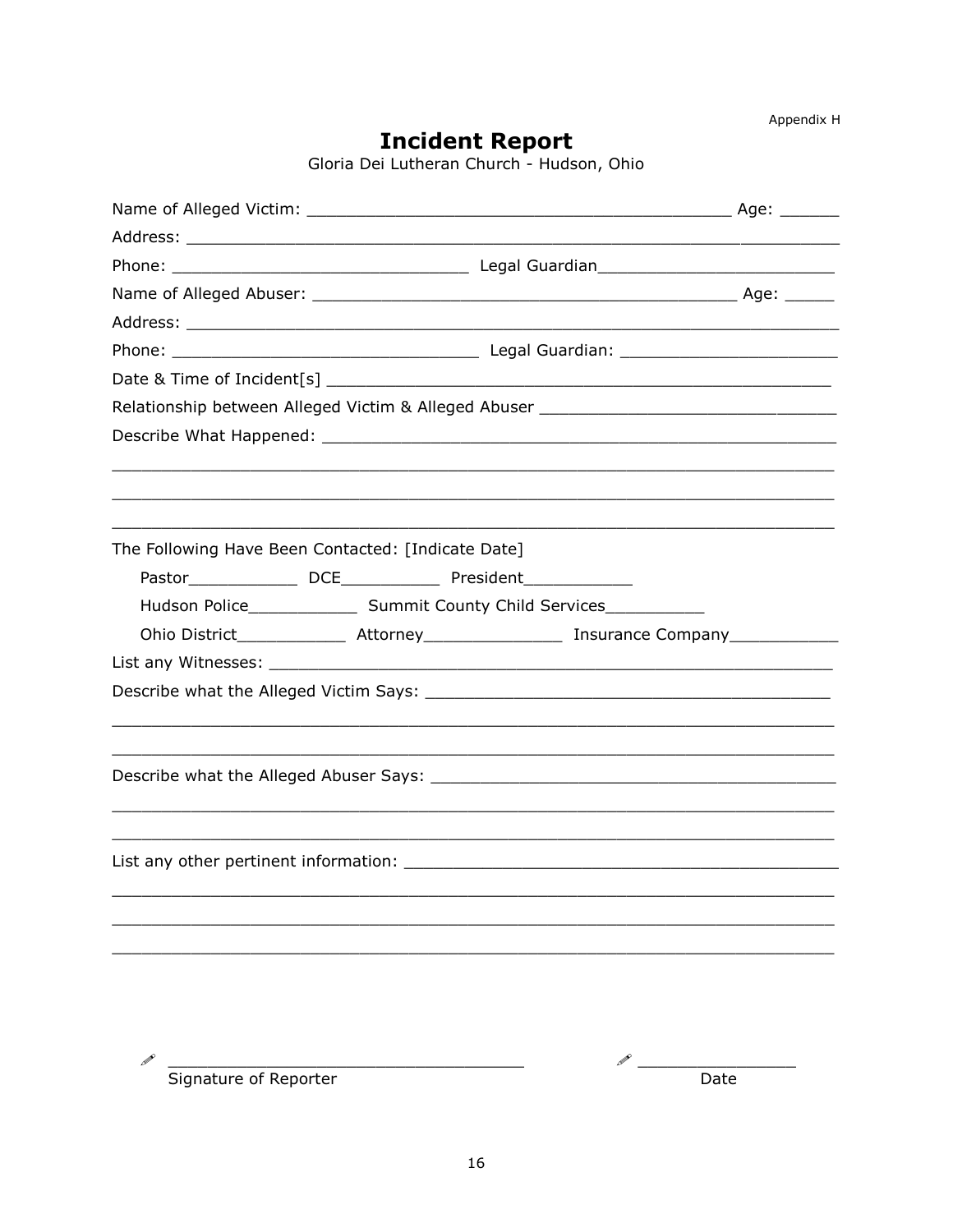# **Victim Advocate Job Description**

Gloria Dei Lutheran Church – Hudson, Ohio

#### **Qualifications**

- 1. Is a confirmed member of Gloria Dei Lutheran Church at least 25 years old.
- 2. Is a frequent participant in worship, communion, Bible study, and stewardship at Gloria Dei.
- 3. Serves/d in a human care profession such as nursing, ministry, social work, psychology, educational administration, or as a trained Stephen Minister at *Gloria Dei Lutheran Church.*
- 4. Has completed the *Prevention of Abuse of Children* training at *Gloria Dei Lutheran Church.*
- 5. Has received a satisfactory rating from a criminal background check.

#### **Responsibilities**

- 1. Maintain all information regarding the case strictly confidential.
- 2. "Stand with" the victim throughout the process to express Christian care and concern.
- 3. Pray for and with the victim.
- 4. The *Victim Advocate* is a lay volunteer and is not a substitute for professional help.
- 5. The *Victim Advocate* may suggest professional help as appropriate.

#### **Supervisor**

- 1. The *Pastor, Director of Christian Education, or President of Gloria Dei Lutheran Church.*
- 2. The *Victim Advocate* shall be chosen by the supervisor.

#### **Commitment**

- 1. To serve as needed, throughout the case.
- 2. Serve on a case-by-case basis as mutually agreed upon with the Supervisor.

#### **Evaluation**

Self-evaluation and feedback following each case, is to be shared with the *Supervisor.* 

#### *"You are my hiding place; you will protect me from trouble and surround me with songs of deliverance. I will instruct you and teach you in the way you should go; I will counsel you and watch over you." - Psalm 32:7-8 NIV*